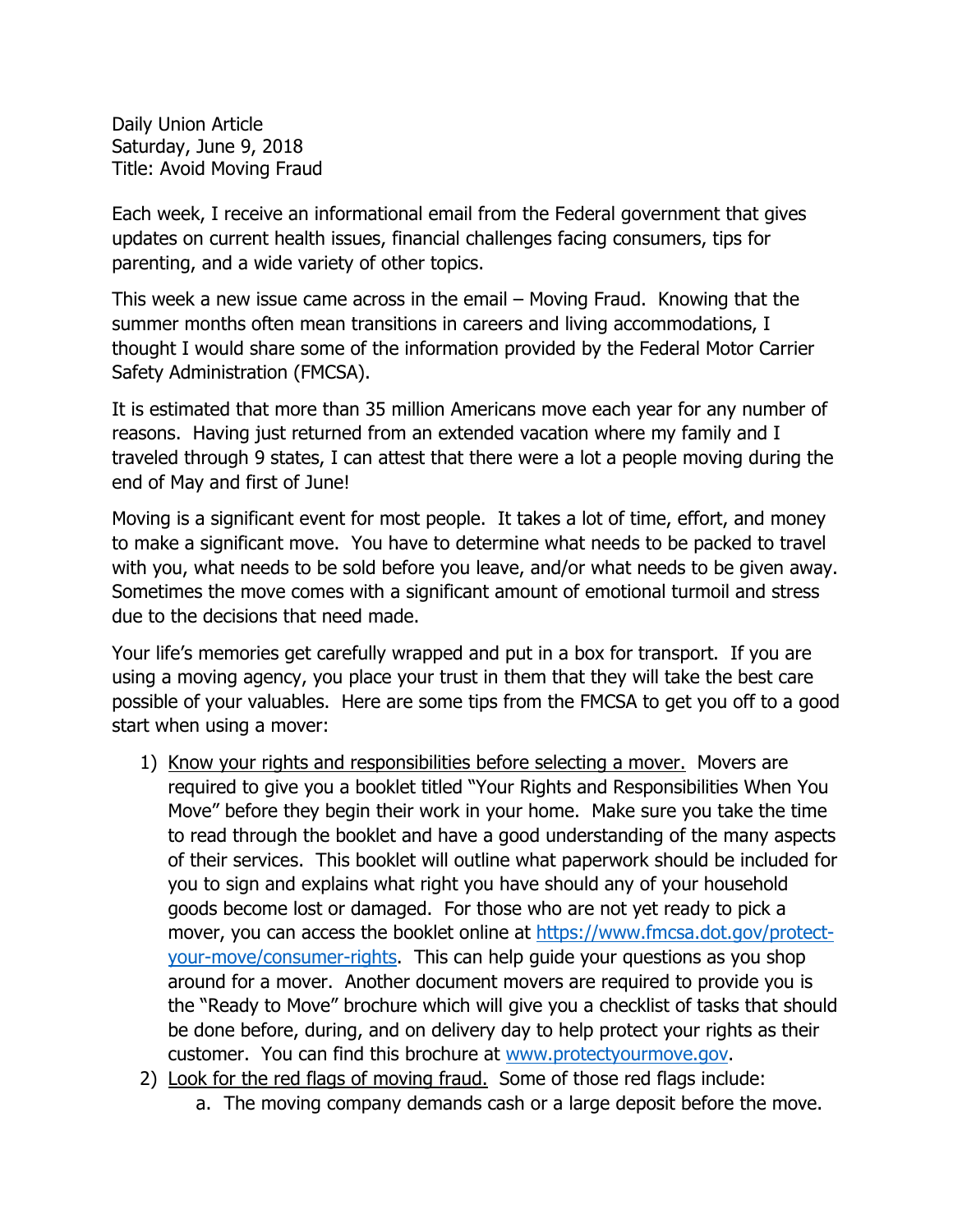- b. The company representative asks you to sign a blank or incomplete document.
- c. The mover doesn't offer or agree to come to your home to inspect what needs to be moved. If they offer a telephone or online quote, without seeing your household items, they often give estimates that are too good to be true.
- d. The company's website offers no local address, information about their registration, or information about their insurance coverage.
- e. The mover claims **all** goods are covered by their insurance. This is another case of it being too good to be true.
- f. When you call the business, the phone is answered with a generic "Movers" or "Moving Company" rather than the name of the company you thought you were calling.
- 3) Be sure your mover is registered with the Federal Motor Carrier Safety Administration. You can verify the company's registration and become informed of any complaint records by calling the FMSCA at (202) 366-9805 for licensing or (202) 385-2423 for insurance. Interstate movers should have a U.S. Department of Transportation number. If moving from one state to another, avoid movers who do not present this number to you or do not show their Motor Carrier (MC) numbers in their advertisements.
- 4) Read and understand all information provided by the mover. Movers should provide you with a *written estimate* for their services, an order for service, a bill of lading, and an inventory list. See the chart which offers description of each of these documents.

| <b>Document</b>             | <b>Description</b>                                                                                                                                                                                                                                            |
|-----------------------------|---------------------------------------------------------------------------------------------------------------------------------------------------------------------------------------------------------------------------------------------------------------|
| <b>Estimate</b>             | The estimate should clearly describe, in writing, all charges for services<br>the mover will perform. Make sure the estimate is signed by the<br>mover. Do not accept verbal estimates.                                                                       |
| Order for<br><b>Service</b> | The order for service is a list of all the services the mover will perform<br>and shows the dates your household goods will be picked up and<br>delivered.                                                                                                    |
| <b>Bill of</b><br>Lading    | The bill of lading is a contract between you and the mover and a<br>receipt of your belongings. You should be given a partially completed<br>copy of the bill of lading before the mover leaves the residence at<br>origin.                                   |
| Inventory<br>List           | The inventory is the receipt showing each item you shipped and its<br>condition. Be sure you receive a written copy of the inventory after<br>your household goods are loaded, and that you agree with its<br>description of your household goods' condition. |